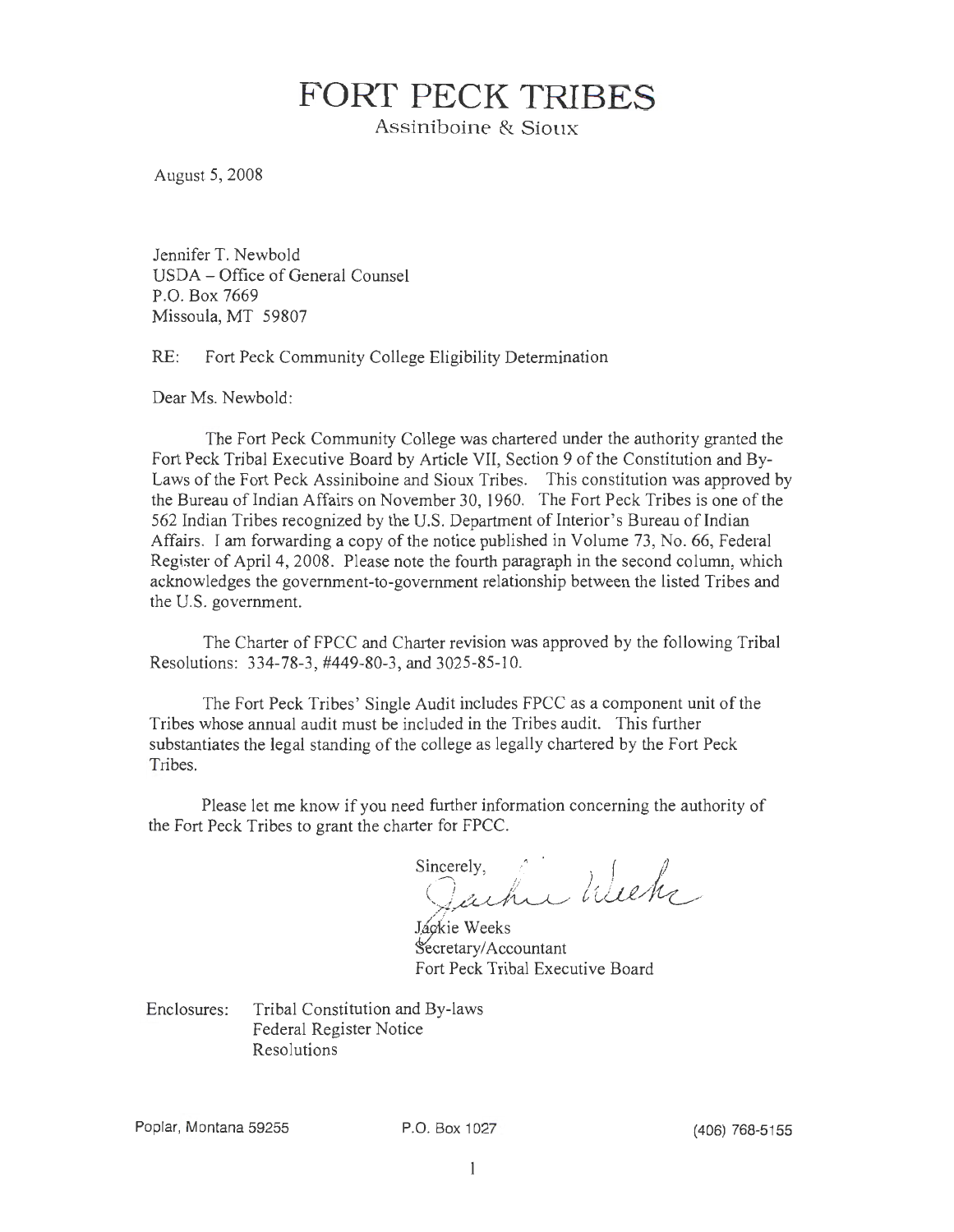habitat for the endangered red-cockaded woodpecker and associated wildlife species of concern. Prescribed burning and timber thinning are used to ensure that quality pine habitat is maintained for red-cockaded woodpeckers, neotropical migratory songbirds, and other native wildlife. Hardwood stands provide excellent habitat for neotropical migratory songbirds, turkeys, squirrels, and other woodland wildlife. Open fields, maintained by burning and mowing, provide feeding and nesting areas for many species of birds and mammals. Numerous clear-flowing creeks and beaver ponds provide wetlands for waterfowl and other wildlife.

#### Public Availability of Comments

Before including your address, phone number, e-mail address, or other personal identifying information in your comment, you should be aware that your entire comment, including your personal identifying information, may be made publicly available at any time. While you can ask us in your comment to withhold your personal identifying information from public review, we cannot guarantee that we will be able to do so.

Authority: This notice is published under the authority of the National Wildlife Refuge System Improvement Act of 1997, Public Law 105-57.

Dated: February 8, 2008.

Cynthia K. Dohner,

*Acting Regional Director.* 

[FR Doc. E8-7000 Filed 4-3-08; 8:45 am] BILLING CODE 4310-55-P

#### DEPARTMENT OF THE INTERIOR

#### Bureau of Indian Affairs

Indian Entities Recognized and Eligible To Receive Services From the United States Bureau of Indian Affairs

AGENCY: Bureau of Indian Affairs, Interior.

#### ACTION: Notice.

SUMMARY: This notice publishes the keservation, California (Support Tribe of South Carolina)<br>Current list of 562 tribal entities Ak Chin Indian Community of the Carnos Nation of New York current list of 562 tribal entities A Chim Indian Community of the Chamberland Community of the Maricopa (Ak Chin) Indian recognized and eligible for funding and<br>services from the Bureau of Indian<br>Alabama-Coushatta Tribes of Texas<br>Alabama-Coushatta Tribes of Texas<br>Chemehuevi Indian Tribe of the Affairs by virtue of their status as Indian Alabama-Cousination Intervals of the Chemehuevi Reservation, California<br>tribes. The list is updated from the Chemehuevi Reservation, California<br>Cher-Ae Heights Indian Community o notice published on March 22, 2007 (72 Alturas Indian Rancheria, California the Trinidad Rancheria, California FR 13648). Apache Tribe of Oklahoma<br>FOR FURTHER INFORMATION CONTACT: Arapahoe Tribe of the Wind River Cheyenne and Arapaho Tribes,

FOR FURTHER INFORMATION CONTACT: Arapahoe Tribe of the Wind River Cheyenne and Arapaho Tribes,<br>Daisy West, Bureau of Indian Affairs, Reservation, Wyoming Cheyenne Oklahoma (formerly the Cheyenne-Daisy West, Bureau of Indian Affairs, The Reservation, Wyoming The Oklahoma (formerly the Cheyenne-Division of Tribal Government Services, Aroostook Band of Micmac Indians of Arapaho Tribes of Oklahoma) Mail Stop 4513–MIB, 1849 C Street, Maine Cheyenne River Sioux-Tribe of the<br>NW., Washington, DC 20240. Telephone [ Assiniboine and Sioux Tribes of the Fort ] Cheyenne River Reservation, South NW., Washington, DC 20240. Telephone  $\lceil$  Assiniboine and Sioux Tribes of the Fort $\bar{\ }$ number: (202) 513-7641. Peck Indian Reservation, Montana J Dakota

SUPPLEMENTARY INFORMATION: This notice is published pursuant to Section 104 of the Act of November 2, 1994 (Pub. L. 103-454; 108 Stat. 4791, 4792). and in exercise of authority delegated to the Assistant Secretary—Indian Affairs under 25 U.S.C. 2 and 9 and 209 DM 8.

Published below is a list of federally acknowledged tribes in the contiguous 48 states and in Alaska.

One tribe became recognized since the last publication. The Mashpee Wampanoag Tribe was acknowledged under 25 CFR part 83. The final determination for Federal acknowledgment became effective on May 23, 2007. The list also contains several tribal name changes and corrections. To aid in identifying tribal name changes, the tribe's former name is included with the new tribal name. To aid in identifying corrections, the tribe's previously listed name is included with the tribal name. We will continue to list the tribe's former or previously listed name for several years before dropping the former or previously listed name from the list.

The listed entities are acknowledged to have the immunities and privileges available to other federally acknowledged Indian tribes by virtue of their government-to-government relationship with the United States as well as the responsibilities, powers, limitations, and obligations of such tribes. We have continued the practice of listing the Alaska Native entities separately solely for the purpose of facilitating identification of them and reference to them given the large number of complex Native names.

Dated: March 25, 2008 .

Carl J. Artman,

*Assistant Secretary-Indian Affairs.* Reservation, California

Contiguous 48 States Recognized and

- 
- Agua Caliente Band of Cahuilla Indians the Viejas Reservation, California<br>the Viejas Reservation, California<br>Catawha Indian Nation (aka Catawha of the Agua Cafferite murante control Catawba Indian Nation (aka Catawba Reservation, California
- 

- 
- 
- 
- 
- 
- Augustine Band of Cahuilla Indians, California (formerly the Augustine Band of Cahuilla Mission Indians of the Augustine Reservation)
- Bad River Band of the Lake Superior Tribe of Chippewa Indians of the Bad River Reservation, Wisconsin
- Bay Mills Indian Community, Michigan Bear River Band of the Rohnerville
- Rancheria, California Berry Creek Rancheria of Maidu Indians
- of California
- Big Lagoon Rancheria, California Big Pine Band of Owens Valley Paiute Shoshone Indians of the Big Pine Reservation, California
- Big Sandy Rancheria of Mono Indians of California
- Big Valley Band of Pomo Indians of the Big Valley Rancheria, California
- Blackfeet Tribe of the Blackfeet Indian Reservation of Montana
- Blue Lake Rancheria, California
- Bridgeport Paiute Indian Colony of California
- Buena Vista Rancheria of Me-Wuk Indians of California
- Burns Paiute Tribe of the Burns Paiute Indian Colony of Oregon
- Cabazon Band of Mission Indians, California
- Cachil DeHe Band of Wintun Indians of the Colusa Indian Community of the Colusa Rancheria, California Caddo Nation of Oklahoma
- Cahuilla Band of Mission Indians of the Cahuilla Reservation, California
- Cahto Indian Tribe of the Laytonville Rancheria, California
- California Valley Miwok Tribe, California (formerly the Sheep Ranch Rancheria of Me-Wuk Indians of California)
- Campo Band of Diegueno Mission Indians of the Campo Indian
- Indian Tribal Entities Within the Capitan Grande Band of Diegueno Eligible To Receive Services From the Barona Group of Capitan Grande Band<br>United States Bureau of Indian Affairs of Mission Indians of the Barona United States Bureau of Indian Affairs of Mission Indians of the Barona .<br>Absentee-Shawnee Tribe of Indians of Reservation , California
	- ntee-Shawnee Tribe of Indians of Millen (Baron Long) Group of Capitan<br>Oklahoma Grande Band of Mission Indians of Grande Band of Mission Indians of
		-
		- Cayuga Nation of New York
		-
		-
		-
		-
		-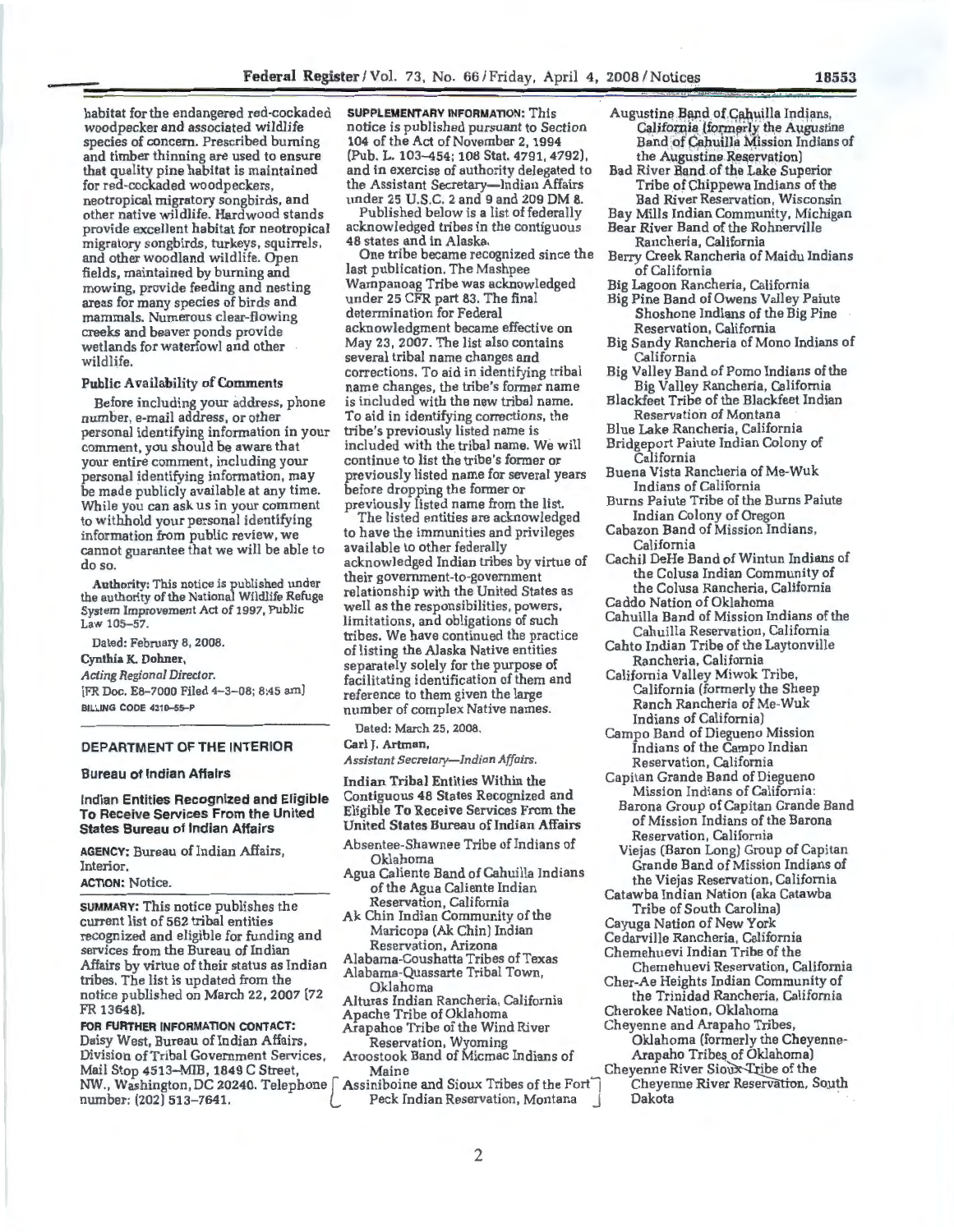#### RESOLUTION #334-78-3 TRIBAL GOVERNMENT

# COMMUNITY COLLEGE

WHEREAS, the Fort Peck Tribal Executive Board is the duly elected body representing the Assiniboine and Sioux Tribes of the Fort Peck Reservation and is empowered to act in behalf of the Tribes. All actions shall be adherent to provisions set forth in the 1960 Constitution and By-Laws and Public Law #83-449, and

WHEREAS, the Fort Peck Tribal Executive Board retains the vested responsibility of developing Educational Programs for the benefit of all residents of the Fort Peck Reservation, and

WHEREAS, the Fort Peck Tribal Executive Board has previously established the Fort Peck Community College for the purposes of designing, implementing and evaluating education programs for use by Fort Peck Reservation residents, and

WHEREAS, the Board of Directors and Administration for Fort Peck Community College have designed a Community College Charter which is deemed appropriate and necessary for the complete development of Fort Peck Community College, Now

THEREFORE, BE IT RESOLVED that the Fort Peck Tribal Executive Board does hereby approve and adopt the Fort Peck Community College Charter, and

BE IT FURTHER RESOLVED that this action shall be in effect from January 1, 1978.

## C E R T I F I C A T I O N

I, the undersigned Secretary Accountant of the Tribal Executive Board of the Assiniboine and Sioux Tribes of the Fort Peck Indian Reservation, hereby certify that the Tribal Executive Board is composed of 12 voting members of whom 9 constituting a quorum were present at a Special meeting duly called and convened this 13th day of March, 1978, that the foregoing resolution was duly adopted at such meeting by the affirmative vote of  $9$ .

Wasset, Hert

illian S. Hertz, Secretary Accountant

APPROVED:

Norman Hollow, Tribal Chairman

Fort Peck Tribal Executive Board

Superintendent, Fort Peck Agency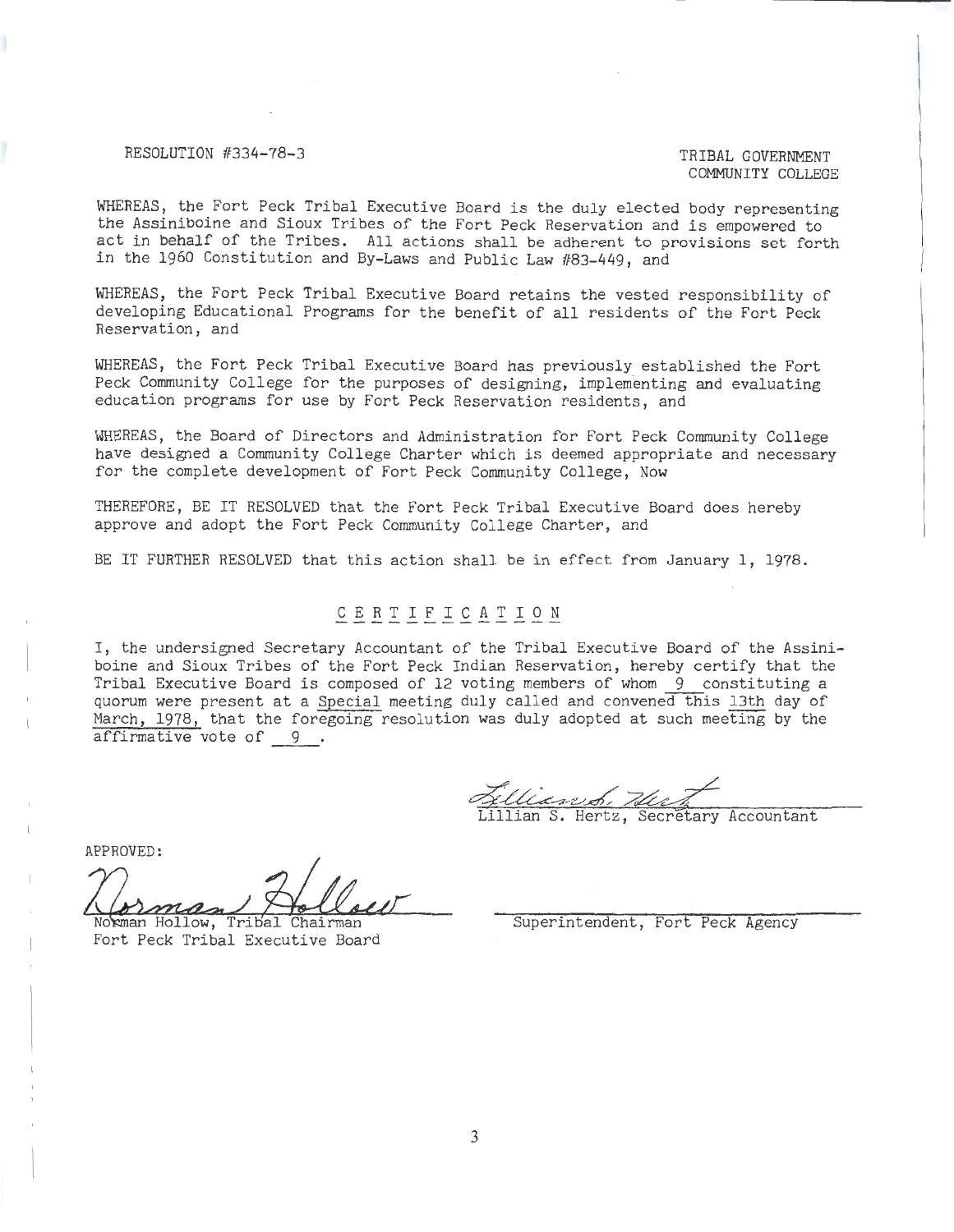#### RESOLUTION  $\# \mu$ 49-80-3 TRIBAL GOVERNMENT

COMMUNITY COLLEGE

WHEREAS, the Fort Peck Tribal Executive Board is the duly elected body representing the Assiniboine and Sioux Tribes of the Fort Peck Reservation and is empowered to act in behalf of the Tribes. All actions shall be adherent to provisions set forth in the 196o Constitution and By-Laws and Public Law #83-449, and

WHEREAS, Tribal Resolution #334-?8-3 does grant and issue the Charter and By-Laws of the Fort Peck Community College, and

WHEREAS, Article VII in the Charter of the Fort Peck Community College does provide for a repeal or amendment of the By-Laws which shall become effective upon the adoption of a resolution:

- a) approved in writing by a two thirds majority vote of the Board of Directors at a meeting noticed for that purpose, and
- b) approved by a resolution of the Tribal Executive Board, Now

THEREFORE, BE IT RESOLVED, that the Fort Peck Community College Board of Directors does hereby amend the Charter and By-Laws so that Section 1 and 2 of Article III is changed from President and Vice President of the Board of Directors to Chairman and Vice Chairman as follows:

Section 1. Chairman. The Chairman shall perform all duties incident to the office of president and such other duties as may be prescribed by the Board of Directors from time to time. Subject to the control of the Board of Directors, the Chairman shall have general supervision and control of the business and affairs of the College. He shall, when present, preside at all meetings of the Board of Directors. When authorized by the Board of Directors, the Chairman may sign on behalf of the College any leases, deeds, mortgages, contracts, or other instruments of papers. He shall vote on matters on the same basis as other members of the Board of Directors.

Section 2. Vice Chairman. In the absence of the Chairman, or in the event of death, or inability, or refusal to act, the Vice Chairman shall perform the duties of the Chairman and when so acting shall have all the power of and be subject to all the restrictions on the Chairman.

### $\underline{\mathtt{C}}\ \underline{\mathtt{E}}\ \underline{\mathtt{R}}\ \underline{\mathtt{T}}\ \underline{\mathtt{E}}\ \underline{\mathtt{L}}\ \underline{\mathtt{C}}\ \underline{\mathtt{A}}\ \underline{\mathtt{T}}\ \underline{\mathtt{L}}\ \underline{\mathtt{O}}\ \underline{\mathtt{N}}$

I, the undersigned Secretary Accountant of the Tribal Executive Board of the Assiniboine and Sioux Tribes of the Fort Peck Indian Reservation, hereby certify that the Tribal Executive Board is composed of 12 voting members of whom  $11$ constituting a quorum were present at a Regular meeting duly called and convened this 24th day of March, 1980, that the foregoing resolution was duly adopted at such meeting by the affirmative vote of 11.

APPROVED: man

Norman Hollow, Tribal Chairman Fort Peck Tribal Executive Board

 $~\bullet$  . The secretary of the secretary of the secretary of the secretary of the secretary of the secretary of the secretary of the secretary of the secretary of the secretary of the secretary of the secretary of the secre

Superintendent, Fort Peck Agency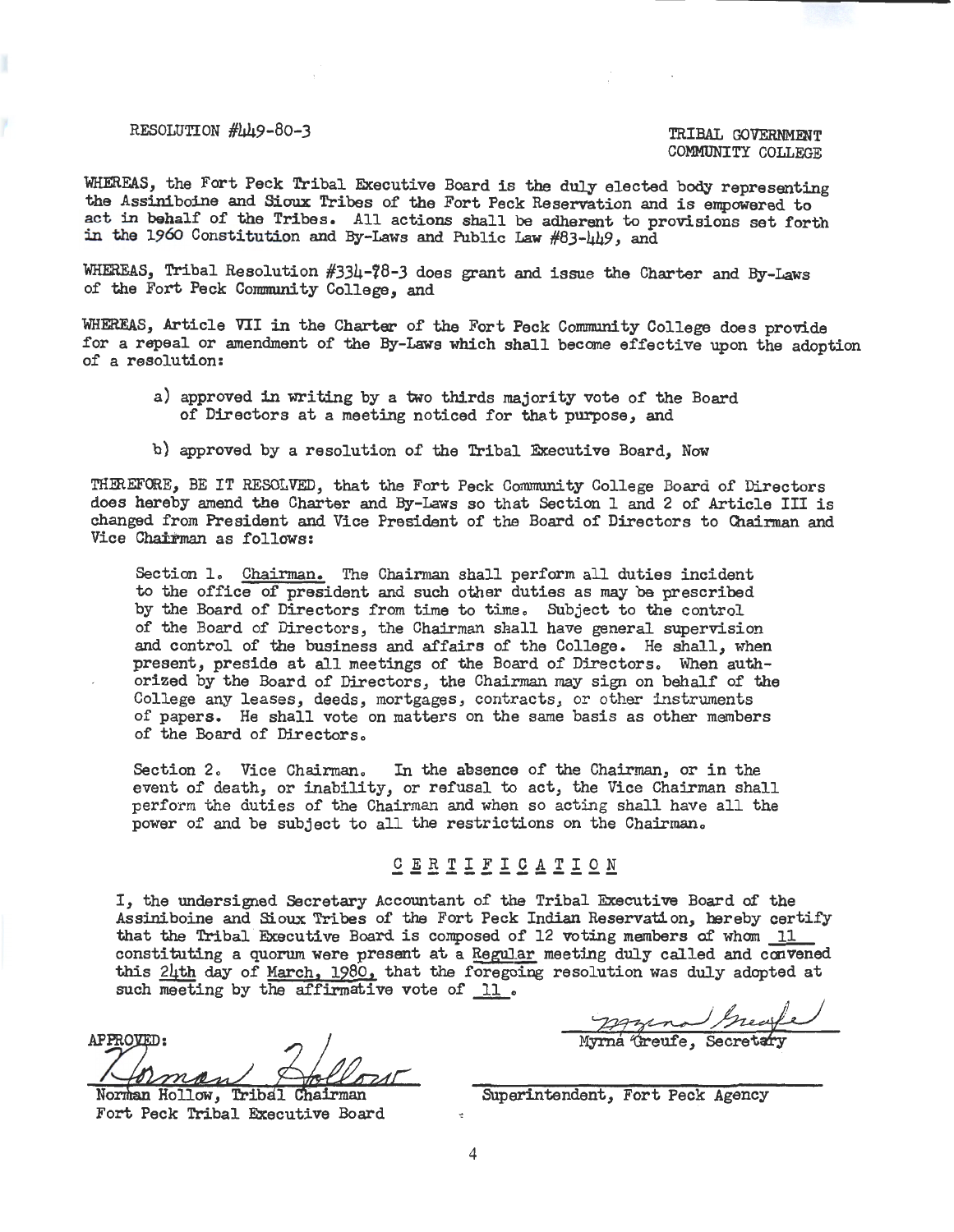RESOLUTION #3025-85-10 TRIBAL GOVERNMENT

WHEREAS, the Fort Peck Tribal Executive Board is the duly elected body representing the Assiniboine and Sioux Tribes of the Fort Peck Reservation and is empowered to act on behalf of the Tribes. All actions shall be adherent to provisions set forth in the 1960 Constitution and By-Laws and Public Law #83-449, and

WHEREAS, the Fort Peck Community College is the duly chartered Institution of Higher Education for the Fort Peck Tribes, and

WHEREAS, the Fort Peck Community College Charter has been revised to strengthen reporting requirements of the College to the Tribal Executive Board, and

WHEREAS, the Fort Peck Community College Charter and Accreditation requirements require the College to maintain an Independent Finance System, now

THEREFORE BE IT RESOLVED, that the Tribal Executive Board does hereby approve the Revised Charter of the Fort Peck Community College and does hereby exempt the Fort Peck Community College from the Tribal Centralized Finance System.

## C E R T I F I C A T I 0 N

I, the undersigned Secretary/Accountant of the Tribal Executive Board of the Assiniboine and Sioux Tribes of the Fort Peck Indian Reservation, hereby certify that the Tribal Executive Board is composed of 12 voting members of whom 12 constituting a quorum were present at a Rescheduled Special Board meeting duly called and convened this 15th day of October, 1985, that the foregoing resolution was duly adopted at such meeting by the affirmative vote of 6.

Secretary/Accountant

APPROVED:

 $22/10$ <sup>f</sup>~ *i ·;n* ·1 cc~./ ,. ·v-i/--1:.· e. *t'L-C ....* 

Norman Hollow, Tribal Chairman Fort Peck Tribal Executive Board

Superintendent, Fort Peck Agency

vgb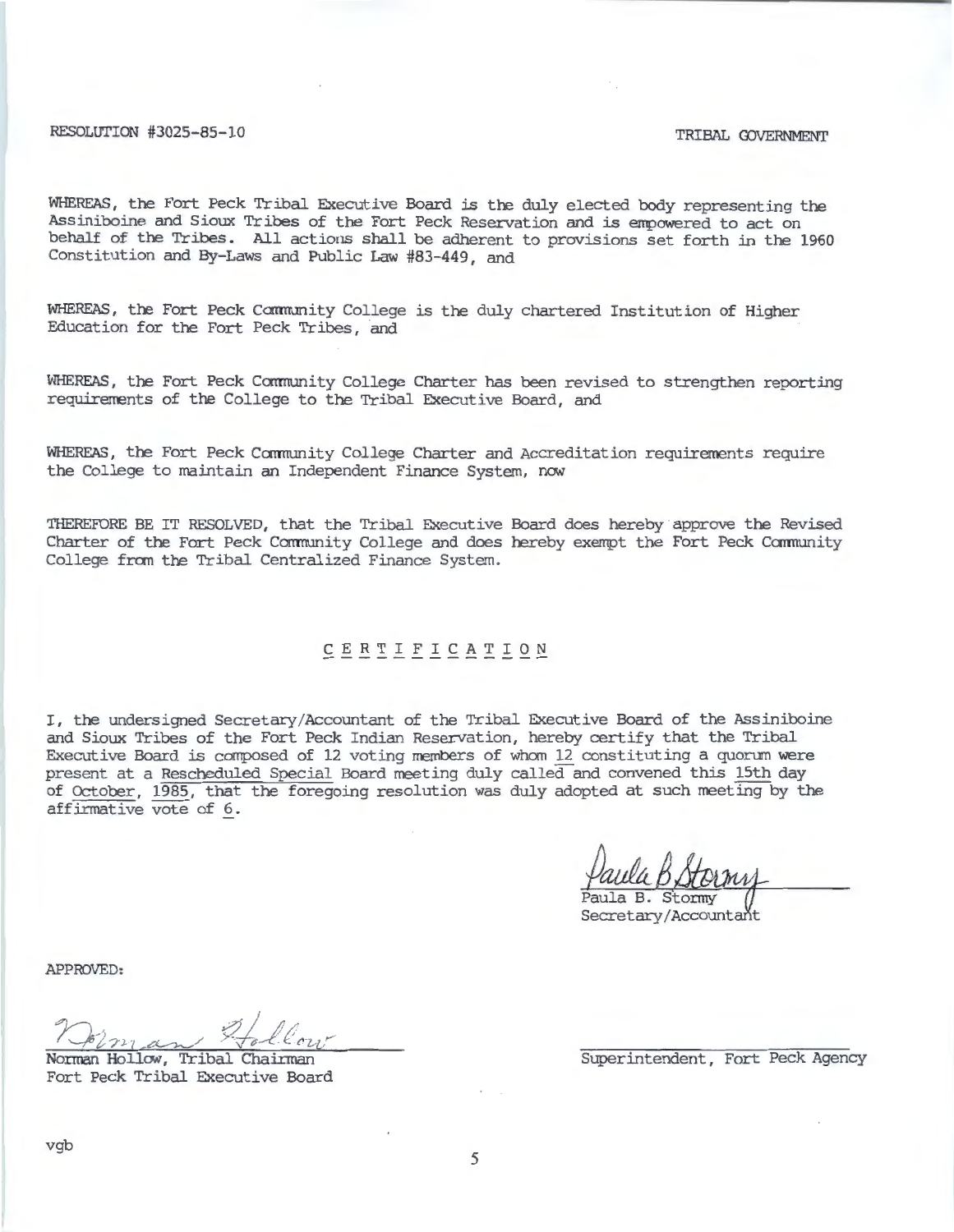#### REVISED CHARTER OF THE FORT PECK COMMUNITY COLLEGE

Approved by the Fort Peck Assiniboine and Sioux Tribal Council on  $f = 8713 + 989$ .

#### ARTICLE I

### <u>Offices</u>

The address of the principal office of the Fort Peck Community College (hereinafter the "College") is Fort Peck Assiniboine/Sioux Reservation, Poplar, Montana.

#### ARTICLE II

#### Philosophy and Mission

Philosophy

<sup>~</sup>

Fort Peck Community College believes that the Indian is a unique person and being such, requires a special system to meet his/her educational needs. <sup>~</sup>

Fort Peck Community College believes that there are specific reasons for its establishment on the Fort Peck Reservation.

- many of the people will not leave their homeland and therefore it is important that education be brought to them
- Indian culture, history and beliefs must be perpetuated among Indian people of all ages
- self-awareness through education is a foundation which is necessary to build a career, a lifestyle and a true sense of pride.

The philosophy of the Fort Peck Community College can best be summed up in the following poem by Verdis Grey Bull.

"WHAT WILL BECOME OF US NOW? "

What will become of us now, when we finally realize that we are losing our oldest elders?

Who will teach us the old ways? Who will tell us the old stories of our ancestors, so that we can tell our children and that someday they'll be able to sell their grandchildren?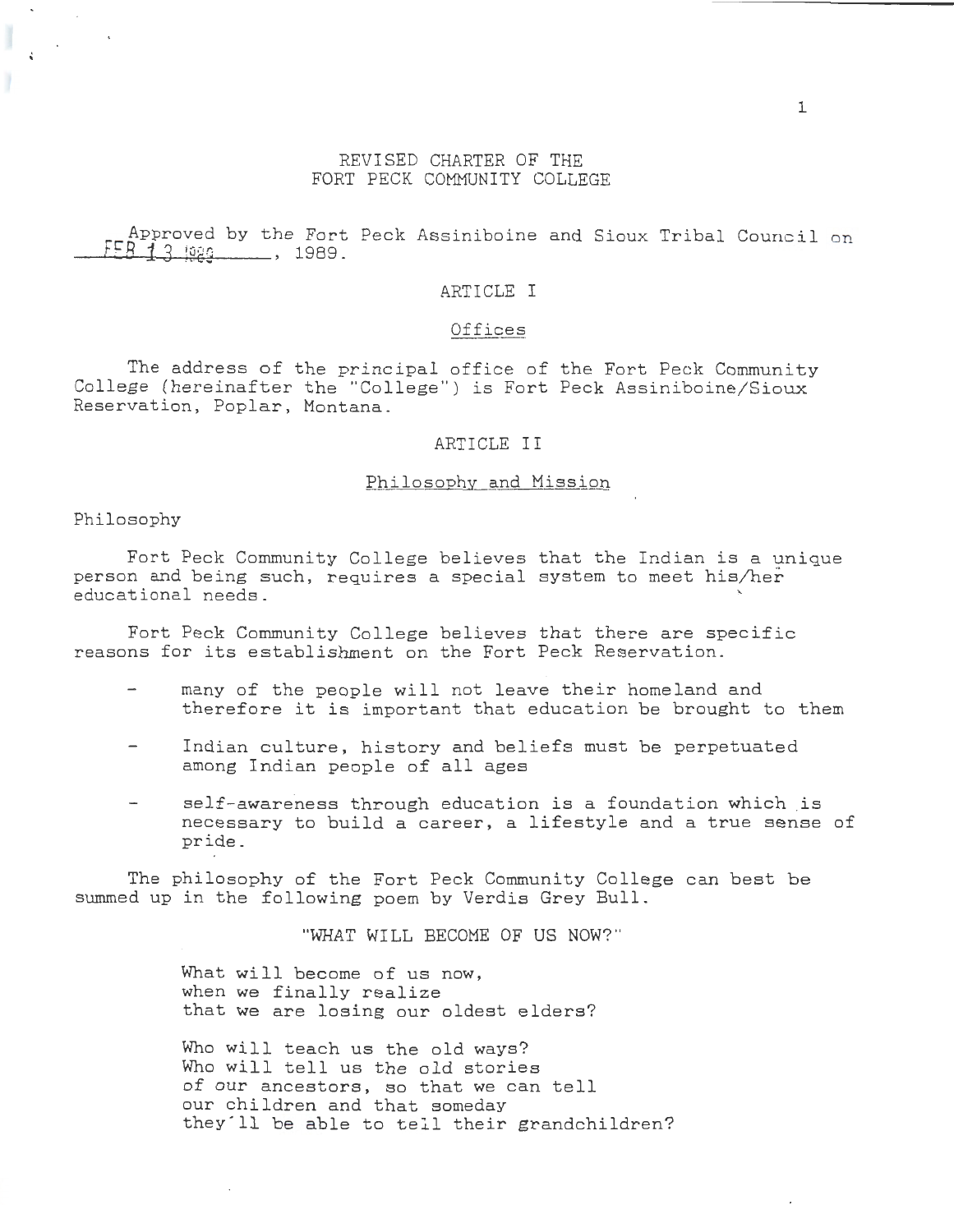Of what is right and wrong in our Indian ways?

So far, we've come to live in the white man's world spend the white man's money in order to live in the white man's way of life.

What will we do now?

We can't bring the deceased back; but maybe we can respect them for their knowledge and still be grateful that there are some living today.

> by Verdis Grey Bull August 21, 1974

Fort Peck Community College dedicates itself to the task of meeting those needs in an educational setting.

Mission Statement

It is the mission of the Fort Peck Community College to serve the people of the Fort Peck Reservation and northeastern Montana, acting as a vehicle of Indian awareness and self-awareness.

Fort Peck Community College will establish a program that will lead to an associate degree.

The Fort Peck Community College will produce an academic program that will allow interested students to gain credit that will be transferable to other institutions of higher education and/or postsecondary institutions.

Fort Peck Community College will further serve by establishing community based activities that will help support present community organizations and establish new organizations based on new community needs.

Fort Peck Community College is charged with the responsibility to work with NAES to ensure that a baccalaureate degree level program is available locally for the people of the area. This is provided for in a separate FPCC/NAES Agreement.

Fort Peck Community College will serve any person 16 years of age and older and not enrolled in any other college.

2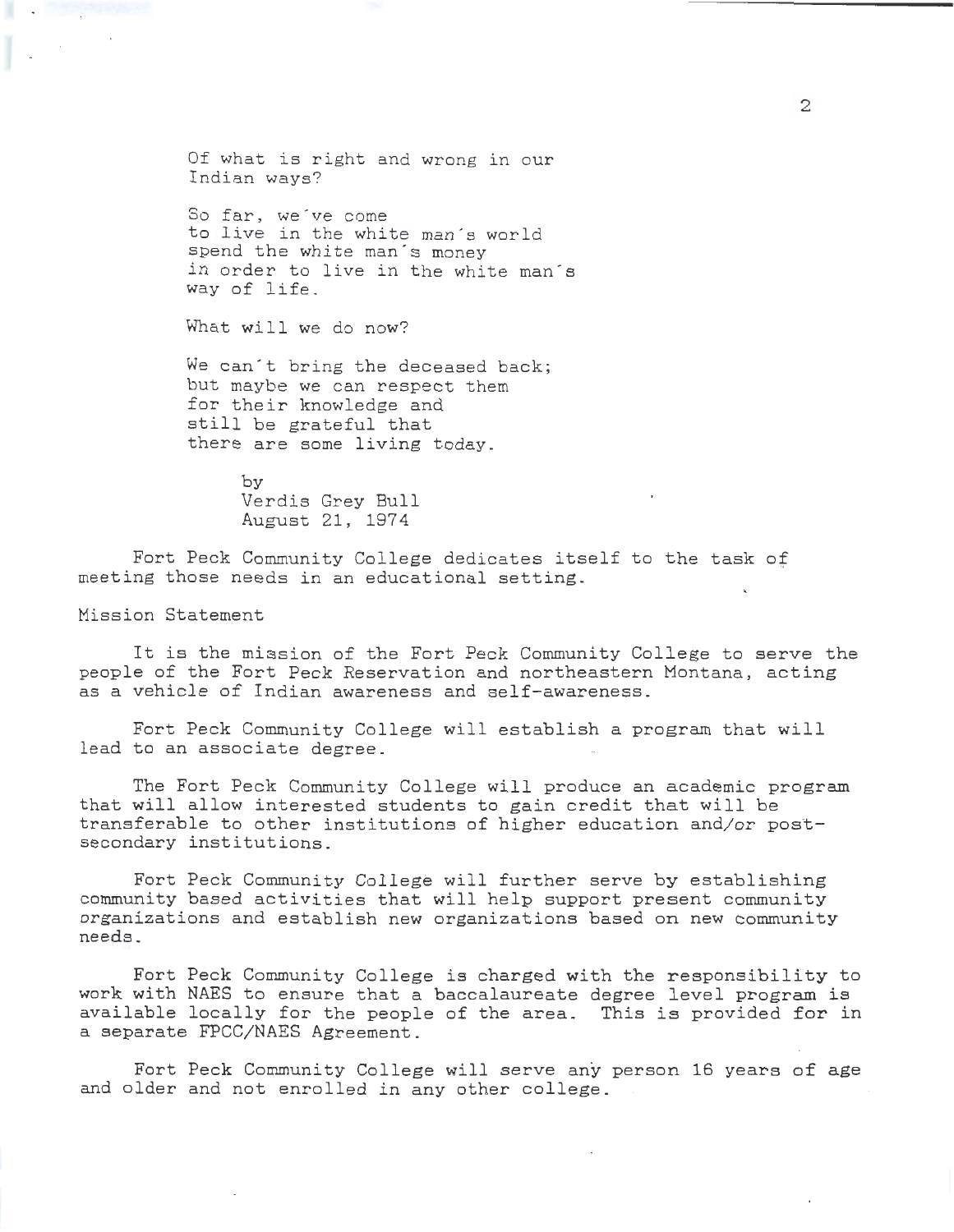#### ARTICLE III

#### Board of Directors

Section 1. Composition and Powers. The Board of Directors shall consist of 9 persons, 8 of whom shall be originally appointed by the Fort Peck Tribal Executive Board and 1 of whom shall be the serving Student Body President of the College. Not more than three members of the Board of Directors shall also be members of the Tribal Executive Board. At least five members of the Board of Directors shall be members of the Assiniboine and Sioux Tribes of the Fort Peck Reservation. The Board of Directors shall have all powers of the College not expressly otherwise delegated.

Section 2. Terms of Office. The terms of office of each of the Directors shall be two (2) years, except that the terms of the initial Board of Directors shall be as fixed in Article VII of the Charter and the Student Body President shall serve ex officio for such time as they hold their offices. Each Director shall hold office for the term of that office and until his successor shall have been duly appointed and taken office, or until his death, or until he shall resign, or shall have been removed in the manner herinafter provided.

Section 3. Election of Officers. The Board of Directors at its initial meeting shall elect a chairman, vice-chairman, secretary, treasurer and may elect such assistant officers it deems necessary. Such officers shall serve 2 years, or until their successors are elected and qualified.

Section 4. Vacancies. The Fort Peck Community College Board of Directors shall fill any vacancy occurring on its Board. A Director appointed to fill a vacancy shall be appointed for the unexpired term of his predecessor in office. The Board shall fill any vacancies during terms or at completion of terms, by selecting from applicants replying to announcements in the "Wotanin" for one month prior to selection. Application forms will include: educational background, tribal affiliation, goals for post-secondary education at Fort Peck, and reasons for wanting to serve on the Board. After selection of the nominee for each position (which conforms with the requirements of III above), the Board will forward its selection to the Tribal Executive Board of ratification. If the Tribal Executive Board rejects the nominee, the Board of Directors will select anew and forward the selection for ratification.

Section 5. Compensation. By resolution of the Board of Directors, the Directors may be paid their actual and reasonable expenses and loss of pay from any employer, if any, of attendance at each meeting of the Board of Directors. No Director shall be a fulltime employee of the College, but otherwise shall not be precluded from serving the College in any other capacity and receiving compensation therefore.

Section 6. Regular Meetings of the Board. The Board of Directors may provide by resolution the time and place for holding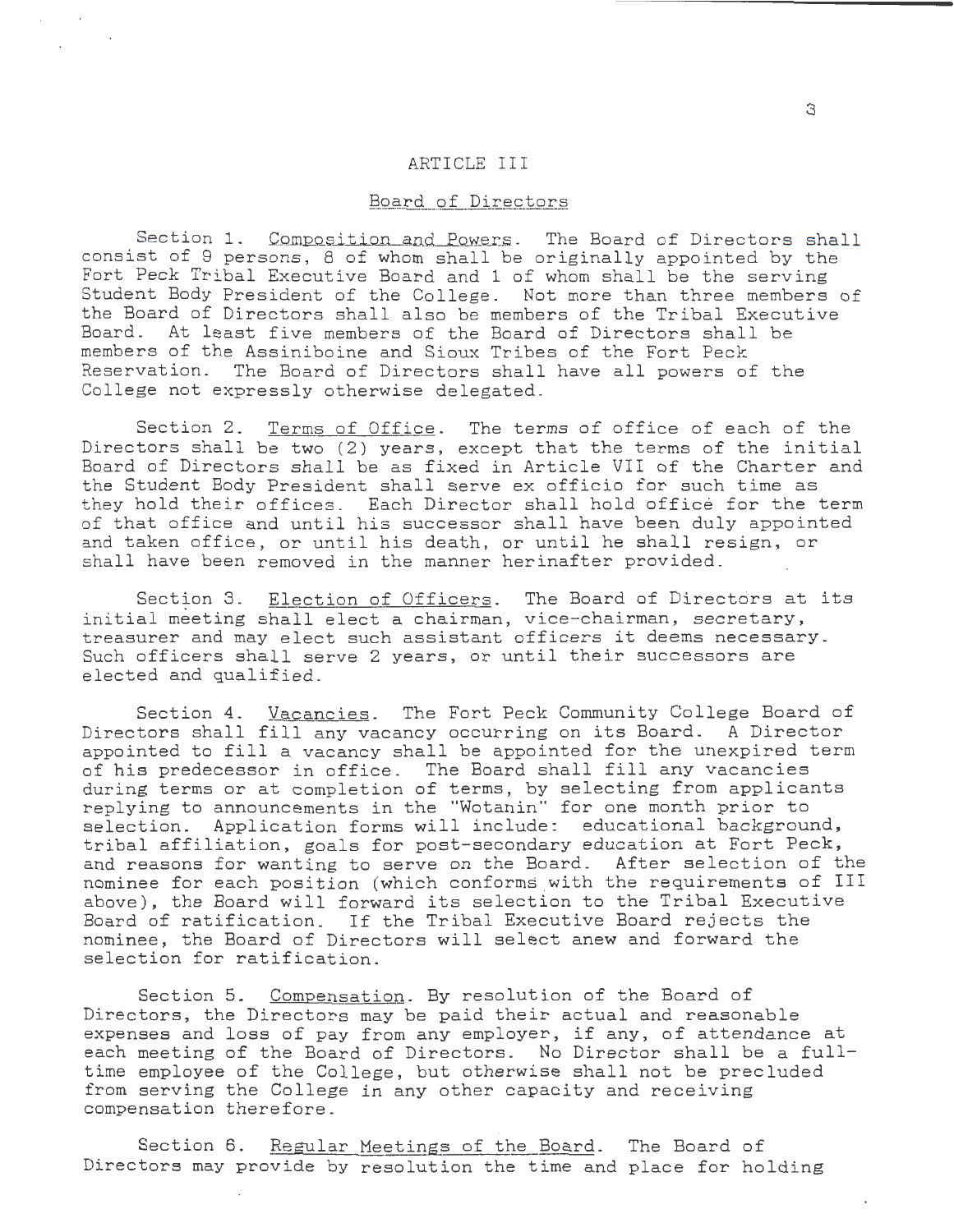regular meetings of the Board without other notice than such resolution\_

Section 7. Special Meetings of the Board. Special meetings of the Board of Directors may be called by the President or by three Directors if the President should fail or refuse to act.

Section 8. Quorum. Four Directors shall constitute a quorum for the transaction of business at any meeting of the Board of Directors. If less than a quorum is present at a meeting, a majority of the Board of Directors present may adjourn the meeting from time to time without further notice\_

Section 9. Manner of Acting. The act of the majority of the Directors present at a meeting at which a quorum is present shall be the act of the Board of Directors.

Section 10. Rules of Order. All Board meetings shall be conducted according to Robert's Rules of Order.

Section 11. Removal for Cause. Board members may be removed from office by vote of the remaining members of the Board when:

- a) a member is absent from three duly called, monthly meetings of the Board in succession, OR, is absent from one-half of the meetings in one year, UNLESS the reason for absence(s) are accepted by the Board prior to such action being taken.
- b) a member takes action he or she is not entitled to take in the exercise of their official duties as a Board member. Example: Misappropriation of college funds, equipment, or property\_

#### ARTICLE IV

### **Officers**

#### Chairman

The Chairman shall perform all duties incident to the Office of Chairman and such other duties as may be prescribed by the Board of Directors from time to time. Subject to the control of the Board of Directors, the Chairman shall have general supervision and control of the business and affairs of the College. He shall, when present, preside at all meetings of the Board of Directors. When authorized by the Board of Directors, the Chairman may sign on behalf of the College any leases, deeds, mortgages, contracts or other instruments or papers. He shall vote on matters on the same basis as other members of the Board of Directors.

#### Vice Chairman

In the absence of the Chairman, or in the event of death, or inability, or refusal to act, the Vice Chairman shall perform the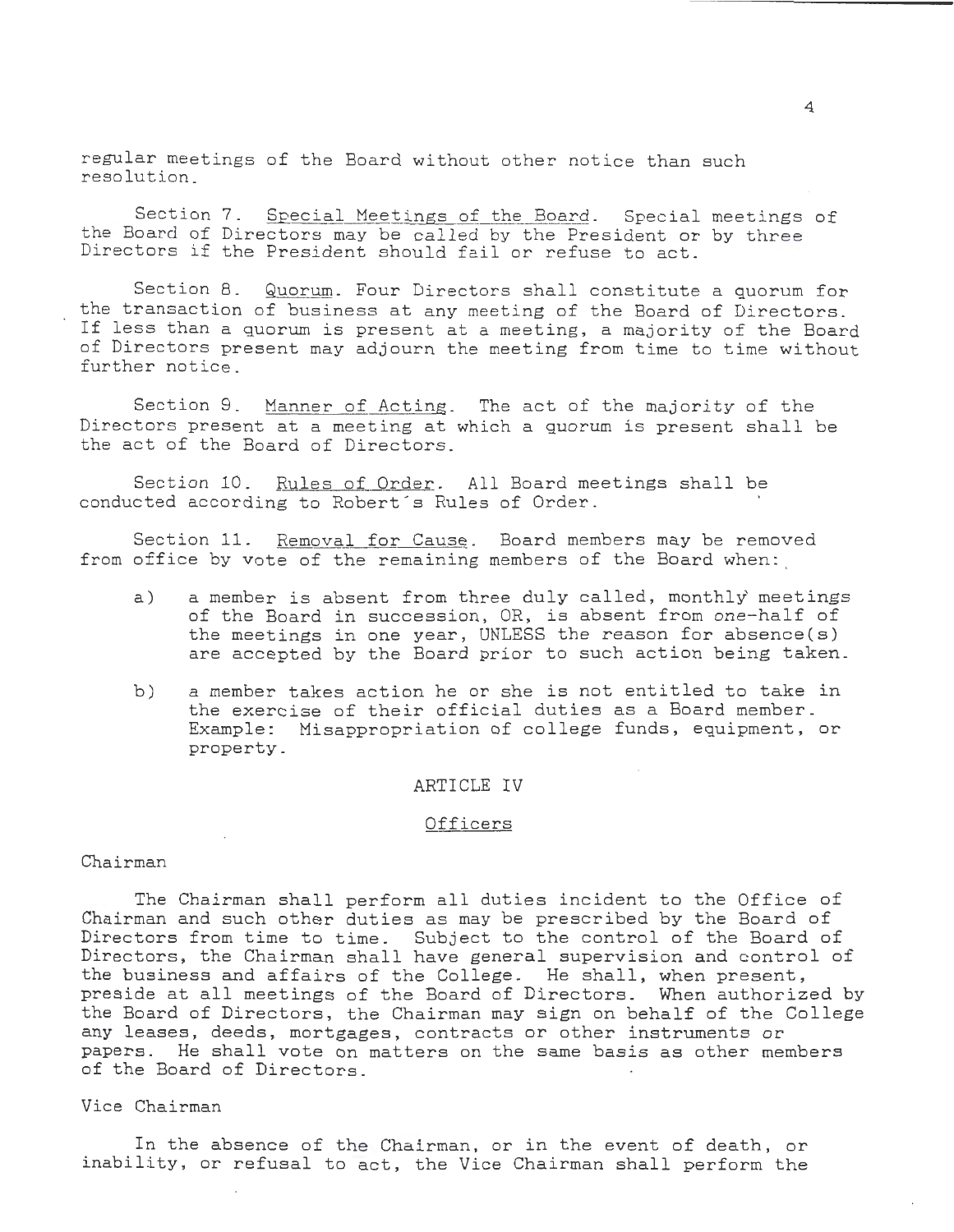duties of the Chairman and when so acting shall have all the powers of and be subject to all the restrictions on the Chairman.

#### Secretary

٠.

The Secretary, or a person acting under his supervision, shall record and maintain a full report of all proceedings of each meeting of the Board of Directors and shall in general perform all duties incident to the office of the Secretary by the Chairman or by the Board of Directors.

#### Treasurer

The Treasurer shall give a corporate bond for the faithful discharge of his duties in such sum as the Board of Directors shall determine. The Treasurer and/or designated representative (normally the FPCC Comptroller) shall:

- a) have charge and custody of and be responsible for all funds and securities of the College and deposit all such monies in such banks or other depositories as may be designated by the Board of Directors,
- b) establish and maintain proper books and records accounting for all receipts and disbursements, and
- c) in general perform all duties incident to the office of the Treasurer and such other duties as may from time to time be assigned to the Treasurer by the Chairman or by the Board of Directors.

#### ARTICLE V

#### Contracts, Bonds, Loans, Checks

Section 1. Contracts. No contract shall be executed on behalf of the College unless authorized by a resolution of the Board of Directors. Authorized contracts shall be executed only be the officers and signed by the officers.

Section 2. Bonds, Loans. No bonds, loans or other indebtedness shall be issued or contracted on behalf of the College and no evidences of indebtedness shall be issued in the name of the College unless authorized by a resolution of the Board of Directors. Such authority may be general, or confined to specific insurances. No bond or loan or other indebtedness shall be an obligation of the Tribes, nor shall it be enforceable against the Tribes, unless so provided by the Tribal Executive Board, and all bonds and loan agreements shall so state on their face.

Section 3. Checks, Drafts, etc. All checks, drafts, or other orders for payment of money, notes, or other evidence of indebtedness issued in the name of the College shall be signed by such officer or officers, agent or agents of the College and in such manner as shall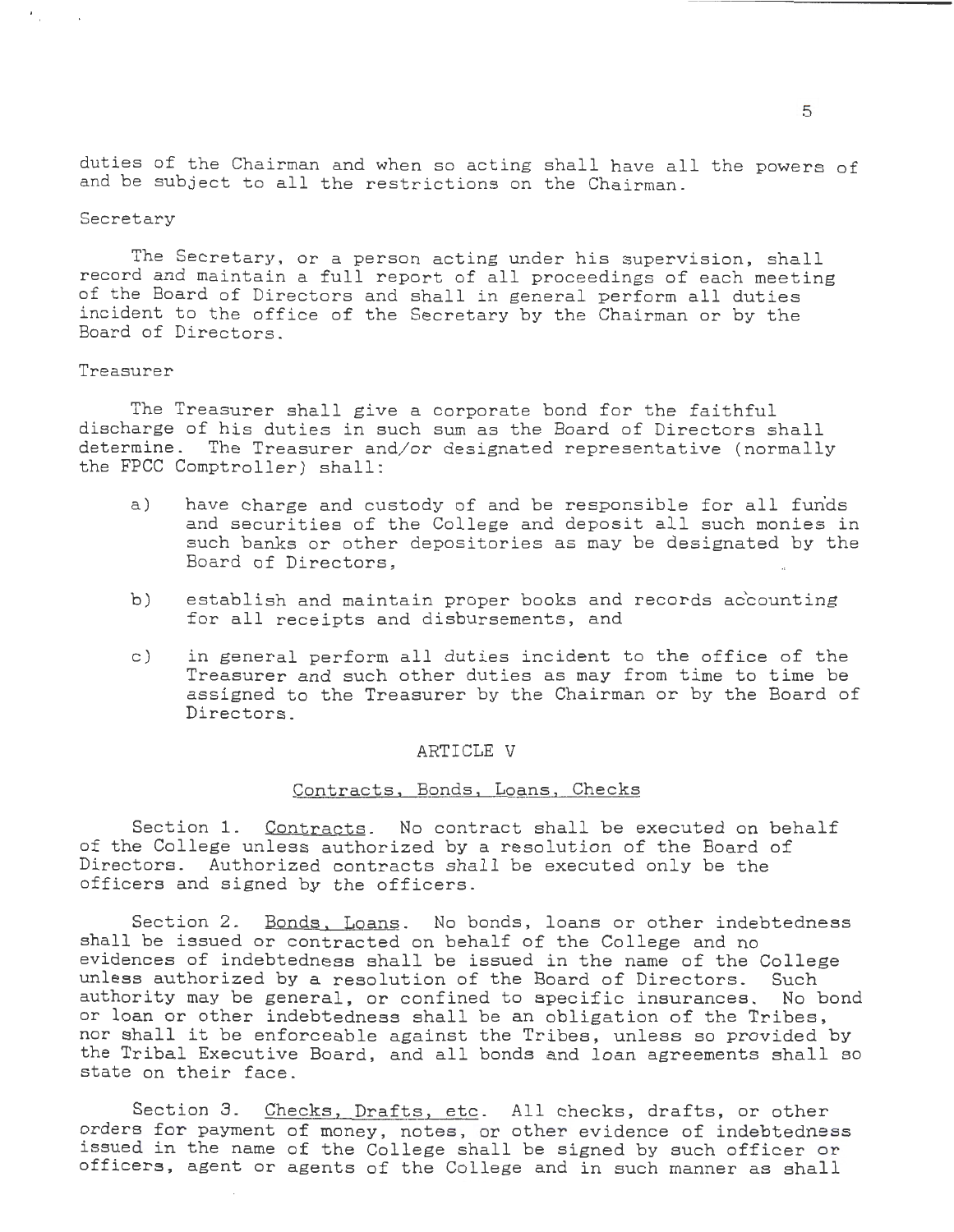from time to time be determined by a resolution of the Board of Directors, provided any instruments under this section must be executed by a bonded officer or employee of the College.

#### ARTICLE VI

#### Budget, Reports, Audits

Section 1. Budget. At least 30 days prior to the commencement of the College's fiscal year, the Board of Directors shall prepare a budget for the ensuing fiscal year. A copy of the budget shall be delivered and explained to the Tribal Executive Board before it is adopted.

Section 2. Reports. At the conclusion of each academic quarter, the FPCC President shall deliver a written report of the activities of the College, including a quarterly finance statement for the past academic quarter. Minutes of each regular and special FPCC Board of Directors meeting shall also be made available to the Tribal Executive Board.

Section 3. Audit. The Board of Directors shall retain an independent certified public accountant satisfactory to the Tribal Executive Board. Prior to the close of business in each fiscal year, such accountant shall examine the books and records of the College, shall certify the annual balances and shall furnish a written report to the College and to the Tribal Executive Board setting forth all pertinent data and the accountant's recommendations and views concerning the state of the College. The annual report shall not be exclusive. The Tribal Executive Board may call for an auditor's examination and written report at any time during the fiscal year.

#### ARTICLE VII

#### Disposition of Assets

Upon dissolution of the College or the winding up of its affairs, after payment or making provision for payment of the College's liabilities, the College's assets shall be conveyed or distributed by the Directors exclusively for the purposes of the College, or to such an organization or organizations created or operated for charitable, educational, religious, or scientific purposes as shall at the time qualify as an exempt organization or organizations under Section 501(3)c of the Internal Revenue Code of 1954 (or the corresponding provision of any future United States Internal Revenue Law) as the Fort Peck Tribal Executive Board shall determine.